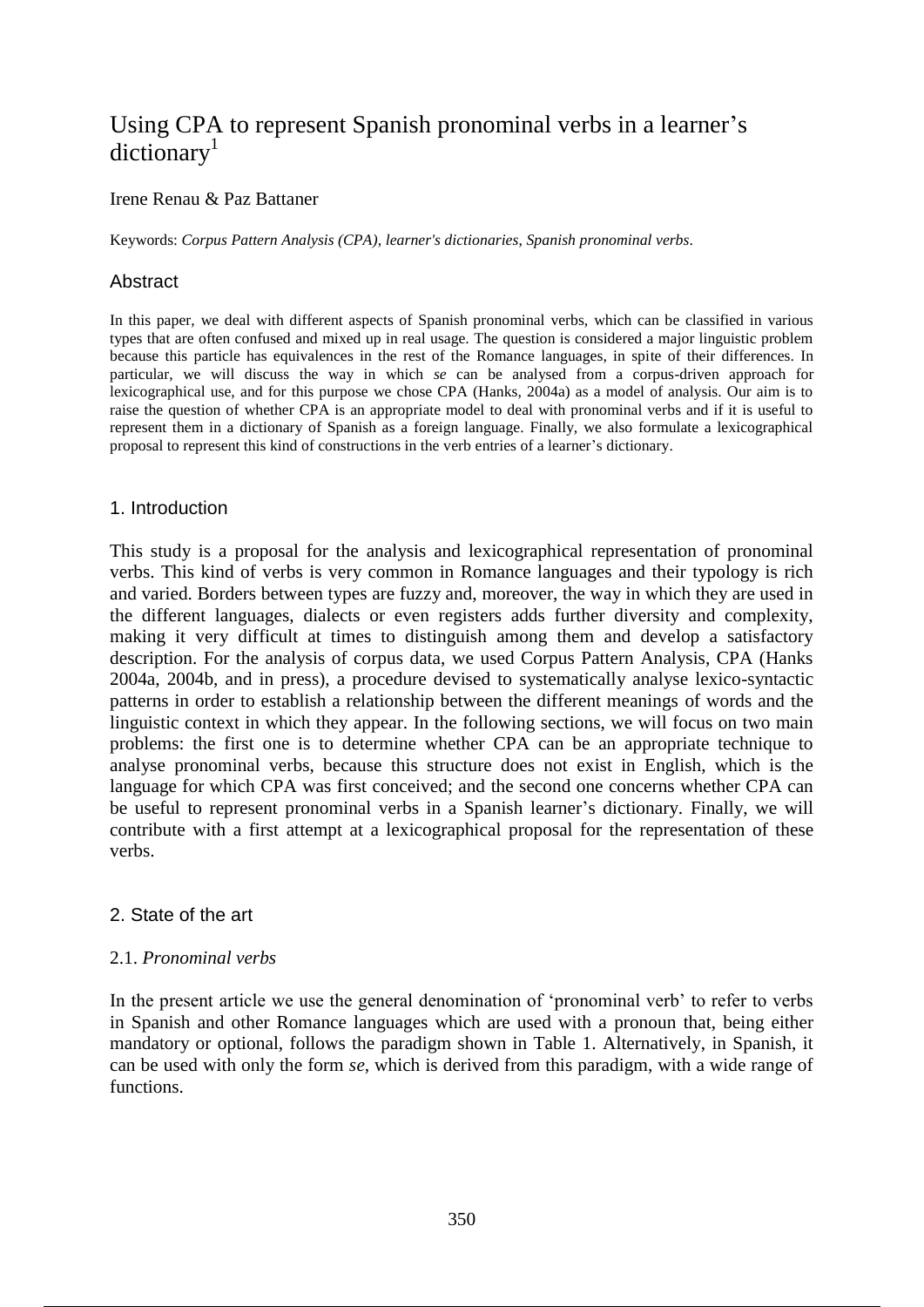| Person | <b>Number</b>              |                                  |  |
|--------|----------------------------|----------------------------------|--|
|        | Singular                   | Plural                           |  |
| First  | me/me/mi/me                | $\cos$ / nous / ci,ce / nos      |  |
| Second | te / te / ti / lhe, te, se | os / vous / vi, ve / vôces, lhes |  |
| Third  | se / se / si / se          | se / se / si / se                |  |

**Table 1.** Morphological paradigm of the Spanish pronoun *se* (see e.g. Bel 1992: 33 for a more detailed description) and its equivalents in French, Italian and Portuguese.

The Spanish *se* (as well as the rest of the forms of the paradigm which, for the sake of concision, will be referred to as *se*) is used in a large number of structures (Sánchez López 2002, De Miguel 1999, Mendikoetxea 1999a and 1999b, Otero 1999, RAE 2010: 3037-3111, among others). Among them, those shown in Table 2 are the most basic and representative.

Table 2. Frequent complex structures in Spanish associated with the paradigm in Table 1.<sup>2</sup>

|                                                                                                                                                                                                                                                                                                                                                                                                                                                  | Type of structure                        |                                                                                                                                                                                                                                                                                                           | <b>Example</b>                                                                                                                                                                                                                                                                                                                                                          |
|--------------------------------------------------------------------------------------------------------------------------------------------------------------------------------------------------------------------------------------------------------------------------------------------------------------------------------------------------------------------------------------------------------------------------------------------------|------------------------------------------|-----------------------------------------------------------------------------------------------------------------------------------------------------------------------------------------------------------------------------------------------------------------------------------------------------------|-------------------------------------------------------------------------------------------------------------------------------------------------------------------------------------------------------------------------------------------------------------------------------------------------------------------------------------------------------------------------|
|                                                                                                                                                                                                                                                                                                                                                                                                                                                  | (a) Reflexive<br>(b)<br>Reciprocal       | Se in DO function refers to the<br>subject.<br>Se in IO function refers to the<br>subject<br>and<br>DO<br>is<br>an<br>inalienable part of the subject.<br>Se is in DO and the different<br>components of the plural<br>subject address the action to<br>the other ones.<br>Se is in IO, and the different | Ahora me cepillo 7 veces al día.<br>'Now I am <b>brushing</b> [my teeth] 7 times a day'.<br>Ahora me cepillo los dientes 7 veces al día.<br>'Now I am <b>brushing</b> my teeth 7 times a day'.<br>Con mi prima nos escribimos durante diez años.<br>'My cousin and I exchanged [letters] for ten<br>years'.<br>Con mi prima nos escribimos cartas durante<br>diez años. |
| Pa<br>ra<br>di<br>$\mathbf{g}% _{T}=\mathbf{g}_{T}=\mathbf{g}_{T}=\mathbf{g}_{T}=\mathbf{g}_{T}=\mathbf{g}_{T}=\mathbf{g}_{T}=\mathbf{g}_{T}=\mathbf{g}_{T}=\mathbf{g}_{T}=\mathbf{g}_{T}=\mathbf{g}_{T}=\mathbf{g}_{T}=\mathbf{g}_{T}=\mathbf{g}_{T}=\mathbf{g}_{T}=\mathbf{g}_{T}=\mathbf{g}_{T}=\mathbf{g}_{T}=\mathbf{g}_{T}=\mathbf{g}_{T}=\mathbf{g}_{T}=\mathbf{g}_{T}=\mathbf{g}_{T}=\mathbf{g}_{T}=\mathbf{g}_{T}=\mathbf{g}_{T}=\math$ | (c)<br>Inchoative or<br>middle           | components of the plural<br>address<br>what<br>subject<br>is<br>indicated by DO to the others.<br>Used to turn a transitive<br>causative sentence into an<br>intransitive<br>and<br>inchoative                                                                                                            | 'My cousin and I exchanged letters for ten<br>years'.<br>¡Plof! La moto se apaga Me he quedado sin<br>gasolina.<br>'¡Plof! The motorcycle engine stops I run out                                                                                                                                                                                                        |
| m<br>ati<br>$\mathbf{C}$<br>se                                                                                                                                                                                                                                                                                                                                                                                                                   | (d) Expletive<br>se                      | one.<br>An optional se. The same<br>structure can be used with and<br>without this component.                                                                                                                                                                                                             | of gasoline'.<br>La mayoría de estas revistas (se) inventan las<br>historias.<br>The majority of these magazines make up their<br>stories'.                                                                                                                                                                                                                             |
|                                                                                                                                                                                                                                                                                                                                                                                                                                                  | (e)<br>Semantically<br>independent<br>se | change<br>of<br>A<br>meaning<br>connected to a pronominal<br>use.                                                                                                                                                                                                                                         | Hay momentos difíciles en los que te juegas la<br>vida.<br>'There are difficult moments in which you risk<br>your life'.<br>(In contrast with the non-pronominal verb jugar<br>'to play').                                                                                                                                                                              |
|                                                                                                                                                                                                                                                                                                                                                                                                                                                  | (f) Strictly<br>pronominal<br>verbs      | Verbs that can only be used<br>with the pronoun.                                                                                                                                                                                                                                                          | Se jactó de lo que él solito y sus camaradas<br>habían conseguido.<br>'He boasted of what he alone and his colleagues<br>had got'.<br>(The verb *jactar does not exist).                                                                                                                                                                                                |
| N<br>on<br>$\blacksquare$                                                                                                                                                                                                                                                                                                                                                                                                                        | (g) Passive                              | Used for making a passive<br>structure.                                                                                                                                                                                                                                                                   | ¿Qué pasará si se inventa el teletransporte?<br>'What will happen if teletransportation is<br>invented'?                                                                                                                                                                                                                                                                |
| pa<br>ra<br>di<br>g<br>m<br>ati                                                                                                                                                                                                                                                                                                                                                                                                                  | (h)<br>Impersonal                        | subject.<br>Used<br>for<br>No<br>intransitive verbs<br>and<br>for<br>transitive verbs with the direct<br>object denoting a person.                                                                                                                                                                        | Tras una investigación se detuvo a veinte<br>personas.<br>'After an investigation, twenty people were<br>arrested'.                                                                                                                                                                                                                                                     |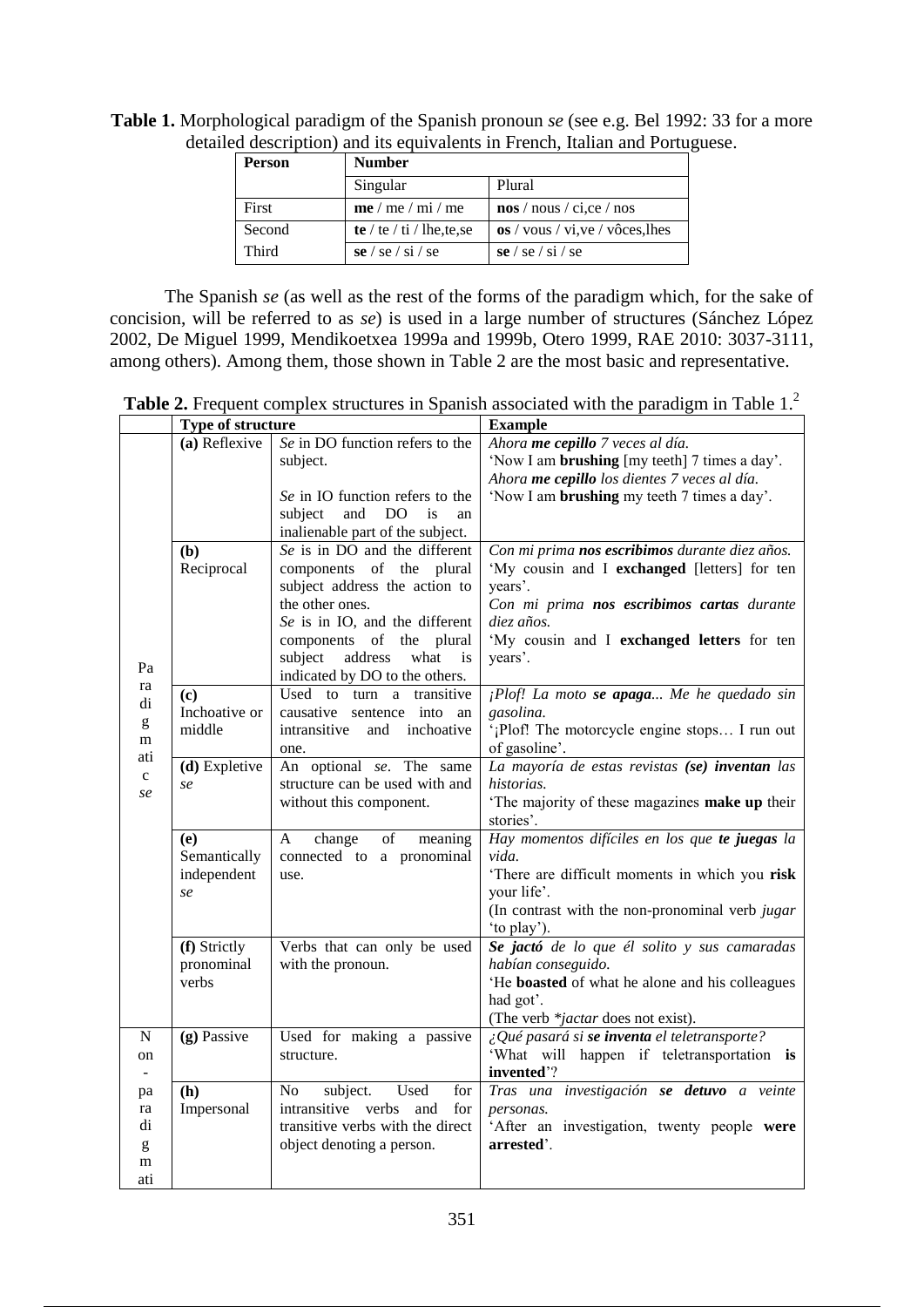From the lexicographical perspective, this variability raises questions on how to represent these units in dictionaries with sufficient grammatical information, as this has been considered an essential part of the microstructure since the work of Sinclair, Hanks et al. with COBUILD project (1987) at least. In the case of dictionaries for foreign learners – which are the specific object of interest in this paper – students frequently show difficulties in trying to use them correctly (Martín Peris 2006, Orea Alfaro 2008, Bernal and Renau 2010) as a consequence of having another Romance language as L1 in which paradigms work in a different way or because their L1 does not have these uses at all, as is the case of English. In Battaner and Renau (2008), Bernal and Renau (2010) and Renau (in preparation), we studied errors committed by students of Spanish as a second language. See for instance the following examples taken from assignments, the majority of them written by students with English as their first language:

- (1) *\*Levantó de mi cama a las 10* (correct option: *Me levanté*) 'I got up at 10'.
- (2) *Mi amigo Javier* \**cortaba un dedo* (correct option: *se cortó*) 'My friend Javier cut his finger'.
- (3) \**Me sentía una gran felicidad* (correct option: *Sentía*) 'I felt really happy'.
- (4) *La satisfacción debe \*reflejar en mi expresión* (correct option: *reflejarse*) 'Satisfaction must show in my expression'.

Leaving aside mistakes in the morphology of the verbs which are not relevant to our discussion, in these sentences we observe that the pronoun was omitted in (1), (2) and (4), and added incorrectly in (3). In (1), *levantarse* is an example of reflexive verb (a) used to describe movements (such as *esconderse* 'to hide', *inclinarse* 'to bend down', *marcharse* 'to leave', etc.). Sentence (2) is an example of a 'mutilation verb<sup>33</sup>, a subtype of the reflexive (a), in which the subject cannot be considered exactly the agent of the event, but rather the patient. In (3), *sentir* ('to feel') is an experience verb which, when used with this meaning, cannot appear with the pronoun – the student probably confused it with type (c). Finally, in (4) the opposite situation to (3) takes place: the inchoative non-pronominal option is wrongly selected. Thus, from a contrastive perspective, pronominal verbs are difficult and a clear and extended lexicographical representation would be of great help for learners.

Some studies (Fontenelle 2004, Battaner and Renau 2008, Marello 2010) have shown the difficulties of representing this kind of verbs in dictionaries and report on a variety of proposals and approaches. In Battaner and Renau (2008), we analysed more than 30 Spanish pronominal verbs in two dictionaries of Spanish as a foreign language and their equivalences in Catalan, French and Italian dictionaries, and reached the following conclusions: a) there is a large variation in the microstructure of this kind of verbs, not only between the dictionaries but within the actual dictionaries themselves; b) some type of pronominal uses (like the 'middle' one, e.g. *Ce livre se vend bien*) are under-represented or plainly unrepresented, neither as specific meanings nor in the examples; and c) typographical resources like bold, parenthesis, etc., are also underexploited or disregarded. In addition, Marello (2010) points out that dictionaries do not usually achieve a successful representation of transitive, intransitive and pronominal structures in the entry.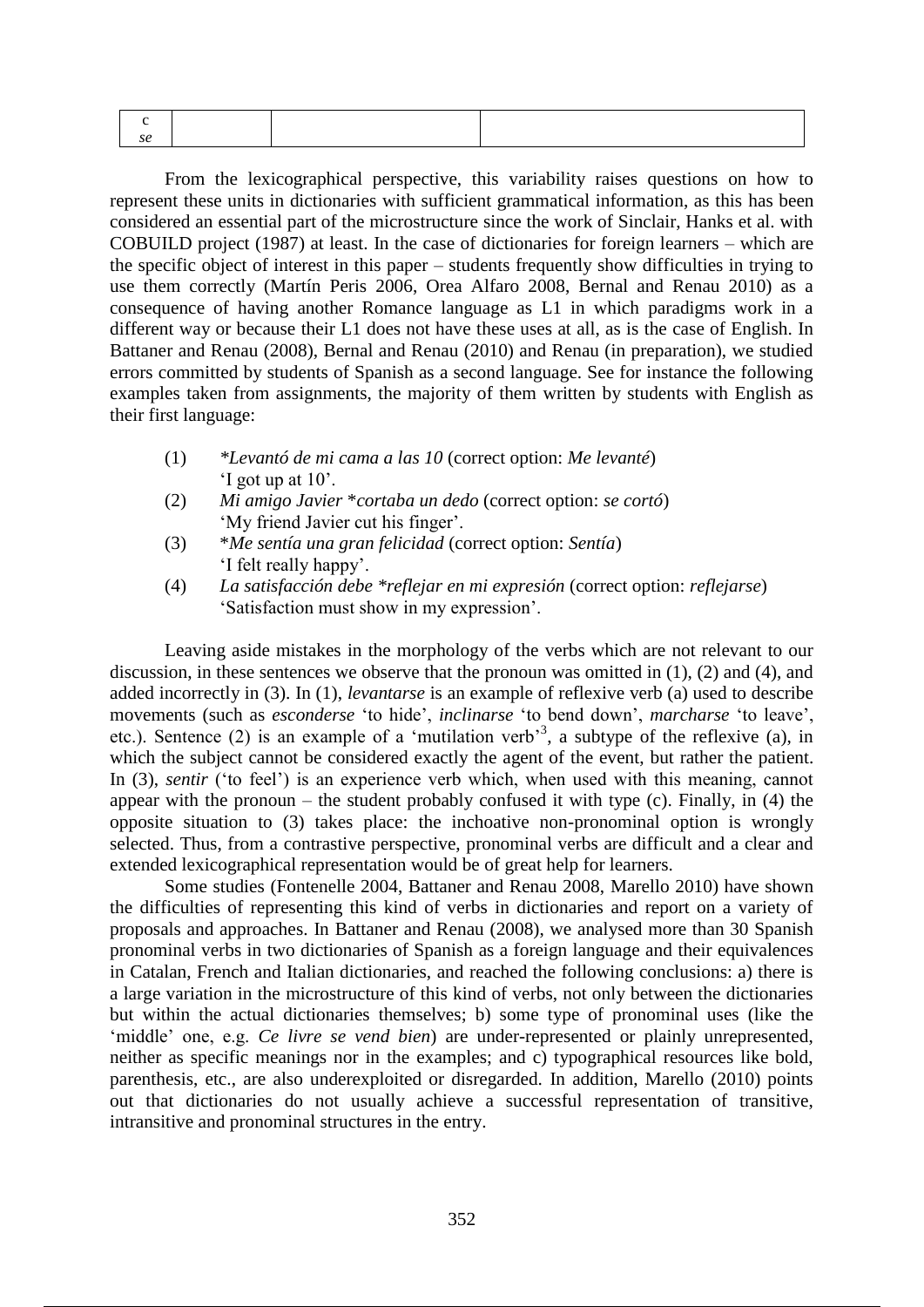#### 2.2. *Models for corpus analysis*

Sentences 1-4 in the previous section are only a sample of how unpredictable and lexically dependent pronominal uses can be. For instance, if we take (4), the meaning '[satisfaction] shows in...' is represented by the inchoative pronominal verb *reflejarse* (c), in contrast with many other cases in which a non-pronominal verb is used for inchoativisation, such as *florecer* 'to blossom'*.* The question becomes even more suggesting and difficult when one observes that, in many cases, the same verb can select both structures, i.e. pronominal and non-pronominal, to express inchoativity: thus, for example, *florecer* has the variant *florecerse,*  meaning 'to rot'. Hence, it seems there is no syntactic or semantic rule to predict the selection of a pronominal verb. The situation is similar in the majority of the other types of *se*: expletive (d), semantically independent *se* (e) and strictly pronominal verbs (f) are unpredictable, and we could establish lexical restrictions to reflexive (a) and reciprocal (b) as well, because not all verbs can be used with these structures despite the fact that they are grammatically regular. Passive (g) and impersonal *se* (h) are the most grammatically regular types.

Thus, structures with *se* seem to be strongly associated to the lexical unit, and they often imply changes in semantics or in the arguments of the verbs. For this reason, the lexicocentric approach seems to be the most appropriate, because it allows for a verb-by-verb analysis. That is the reason why we choose CPA as the method for analysing pronominal verbs, among other reasons that will become clear in this and the next section.

CPA is part of a series of methodologies emerging from the need for systematic corpus analysis and the belief that only by observing the word in context can we establish its semantic behaviour (Firth 1957, Halliday [Kress 1976], Sinclair 1998, 2004 and 2010). An approach such as Hanks' can be considered a continuation and extension of this approach, also influenced by Pustejovsky's (1995) model. In Hanks (2008), different treatments of lexical patterns in dictionaries are described. The author points out that part of speech and basic clause roles summarised in the acronym SPOCA (subject, predicator, object, complement, adverbial) are not enough to differentiate patterns or meanings. In contrast, CPA can 'capture the meaning of the lexical pattern and [contrast] it with other meanings activated by other patterns of the same verb' (Hanks 2008: 111). Pronominal verbs can be taken as a case in point of this situation. Consider, for instance, the verb *llenar* ('to fill'), in which different patterns (pronominal and non-pronominal) can be built:

- (5) *Las viviendas se llenan de agua cuando hay inundaciones.* 'Houses **become full** of water when there are floods'.
- (6) Me sentí excluido y me llené de rabia. 'I felt excluded and I **filled** with anger'.

In examples (5) and (6), the grammatical pattern is the same: *S V(se) de N*. Nevertheless, the meaning is completely different, which demonstrates that grammatical description cannot be enough for our purposes.

# 2.3. *Corpus Pattern Analysis (CPA) and Theory of Norms and Exploitations (TNE)*

As explained in the introduction, CPA is a technique for the systematic analysis of normal patterns of usage of words in context. It is based on TNE (Hanks 2004b and in press), which postulates that words are either used in normal lexico-syntactic patterns, each of which is associated with a specific meaning that is activated in context, or exploited in metaphors,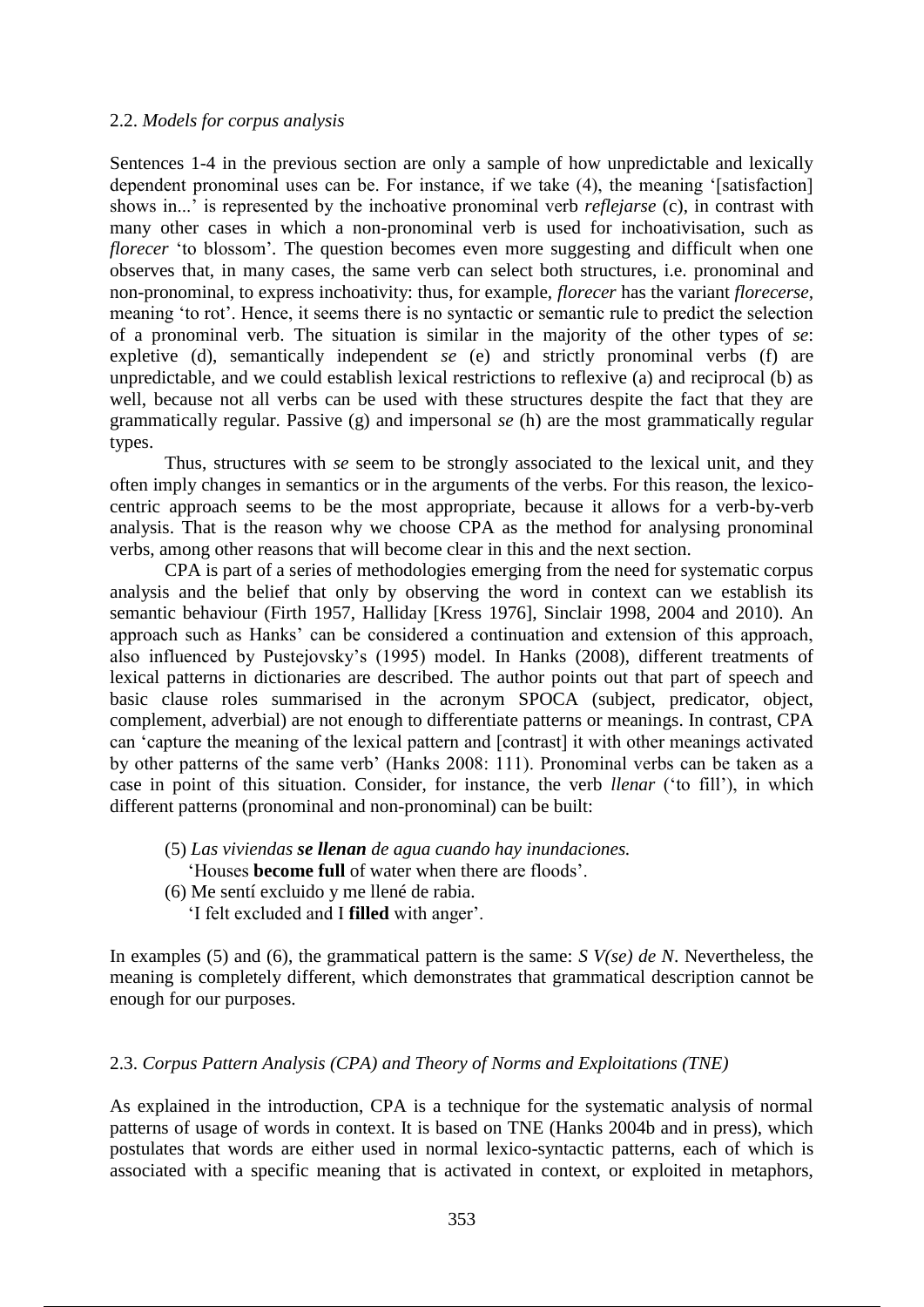metonymies, paronomasias, etc., for rhetorical effect. Thus, grammatical and semantic features of the context in which each word appears are essential to understand its meaning in conventional use. CPA as well as TNE have been described in a large number of papers from different points of view (Hanks, in press, is the compilation and unification of all the theoretical reflections), so for the sake of brevity we will not explain them in detail here. The idea has its roots in Sinclair's conception of meaning and the lexicon (Sinclair 1998, 2004), but has been extended by Hanks and put into practice through CPA, which at the moment is being applied for English, Italian, Spanish and Czech. Current associated projects are the *Pattern Dictionary of English Verbs,* PDEV (Hanks, in progress), which has about 700 verbs completed, and the pattern dictionary of Spanish verbs, not freely available for the time being, with approximately 150 entries (the first results of this latter work have been detailed in Renau and Alonso, forthcoming). At the same time, DAELE, *Diccionario de aprendizaje del español como lengua extranjera* (Renau and Battaner 2011), a pedagogical dictionary project currently in progress, is using CPA as a method for corpus analysis. Both projects are testing the adequacy of CPA for a Romance language such as Spanish, and DAELE is trying to find out if the system can be applied to a pedagogical dictionary. Thus, in what follows, we describe how different types of Spanish pronominal verbs can be analysed with CPA and try to derive some conclusions about its adequacy for lexicographical tasks involving pronominal verbs in Romance languages.

# 3. Analysis of Spanish pronominal verbs with CPA

In this section, we present the way in which pronominal verbs are treated in Spanish CPA and we also give some examples. We divide the analysis into the inchoative use (c), expletive *se*  (d), semantically independent *se* (e), uses following regular grammatical rules (a, b, g and h), and the strictly pronominal verbs (f).

# 3.1. *Inchoative use*

In the case of inchoative (or zero causative) structures, in which *se* is used to turn a transitive or causative verb into an intransitive or inchoative one, we follow Hanks' criteria in separating both structures into two different patterns (see, for example, PDEV, s.v. *calm, shine* or *smell*), because this is needed to reflect the change of semantic roles in the argument structure. In the case of the pronominal pattern, re-lemmatisation is used to indicate in the pattern that the pronoun is obligatory:

| Pattern $1^4$ :<br>Implicature <sup>5</sup> : | [[Human 1   Event]] <b>entusiasmar</b> ([[a Human 2]])<br>[[Human 2]] is enthusiastic or excited about [[Human 1   Event]] |
|-----------------------------------------------|----------------------------------------------------------------------------------------------------------------------------|
| Example:                                      | El proyecto entusiasmó a la actriz catalana ('The project caused                                                           |
|                                               | excitement in the Catalan actress')                                                                                        |
| Pattern 2:                                    | [[Human]] <b>entusiasmarse</b> $\{(\text{con} \text{[[Event]]})\}$                                                         |
| Implicature:                                  | [[Human]] is enthusiastic or excited about [[Event]]                                                                       |
| Example:                                      | Antonio se entusiasmó con esa noticia ('Antonio got enthusiastic<br>about that piece of news')                             |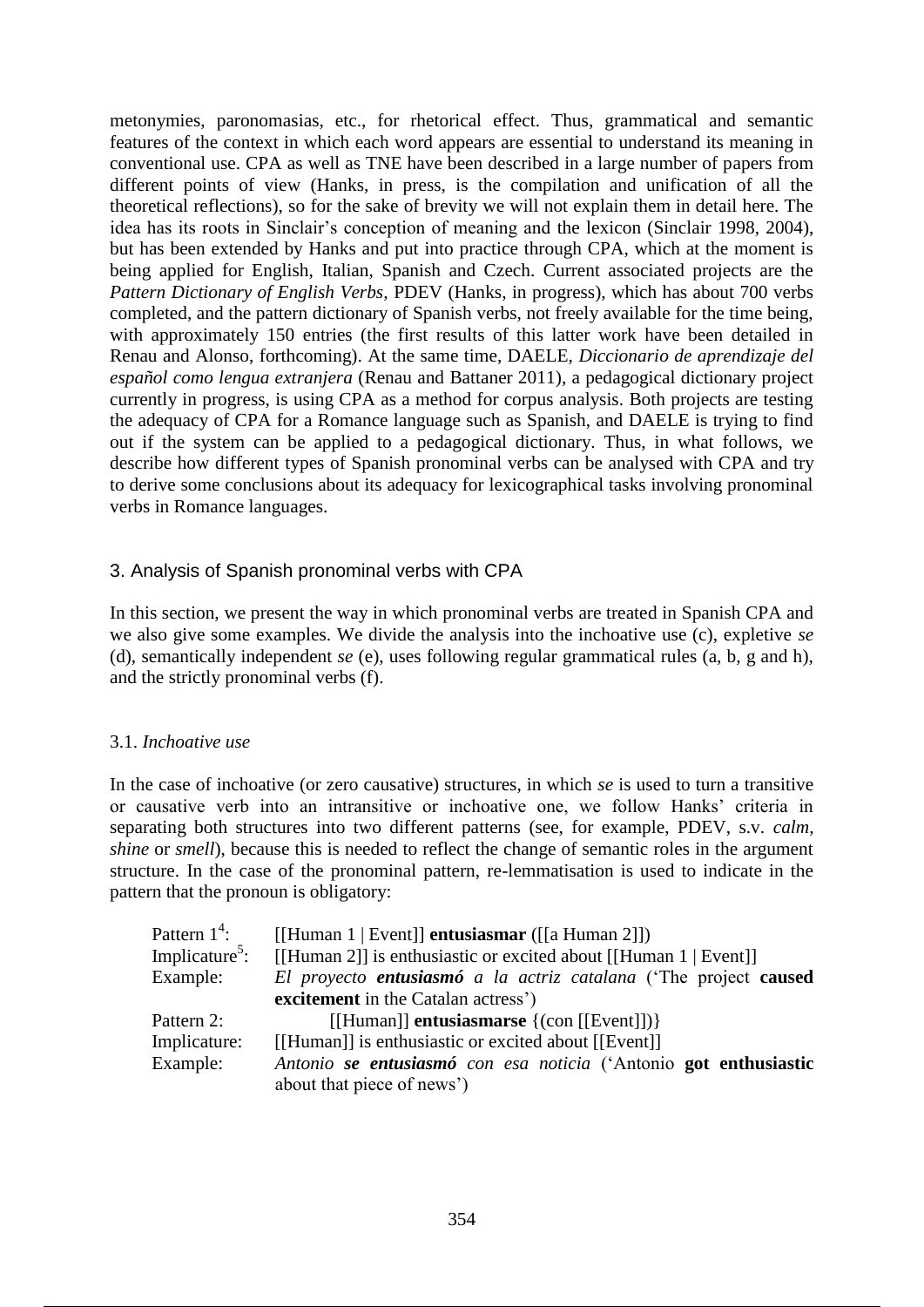# 3.2. *Expletive 'se'*

In the case of an optional *se* such as the expletive, no fundamental difference in meaning can be found, yet both options must be reflected in the pattern. To reflect this, we simply relemmatise the verb using a slash to indicate that the pronoun is optional.

| Pattern:     | [[Living Being]] <b>morir/se</b> [NO OBJ]                                                    |
|--------------|----------------------------------------------------------------------------------------------|
| Implicature: | [[Living Being]] cease living                                                                |
| Examples:    | Ingirió una seta venenosa y se murió ('He/she ate a poisonous<br>mushroom and <b>died</b> ') |
|              | <b>Murió</b> en Buenos Aires el 24 de agosto de 1943 ('He/she <b>died</b> in                 |
|              | Buenos Aires on August 24 1943 <sup>'</sup> )                                                |

#### 3.3. *Separate meanings linked to pronominal uses*

When the meaning of a verb can only be expressed with the pronoun, this must be reflected in the pattern. A grammatical approach would probably put this kind of verb in the same group as the reflexive ones, as this type was historically the origin of the rest of the uses. However, this cannot be done in a lexico-centric approach in which the distinction of meaning is fundamental. Consider the following example, in which *jugar* and *jugarse* have a complete different meaning (as seen in Table 2):

| Pattern 1:   | $[$ [Human]] jugar [NO OBJ]                                                |
|--------------|----------------------------------------------------------------------------|
| Implicature: | [[Human]] participates in an activity with the purpose of amusement        |
| Example:     | La niña está fuera jugando ('The girl is playing outside')                 |
| Pattern 2:   | [[Human]] jugarse [[Entity = Good]]                                        |
| Implicature: | [[Human]] risks [[Entity = $Good$ ]]                                       |
| Example:     | (Los inmigrantes) se juegan la vida saltando una valla ('(Immigrants) risk |
|              | their lives jumping over a fence')                                         |

# 3.4. *Grammar-controlled uses: reflexive, reciprocal, reflexive passive and impersonal*

Among the uses described in Table 2, there is one group which is regulated by grammar rules and, in theory, can appear with all transitive verbs. Reflexive and reciprocal uses usually have a direct or indirect object function and, in the case of the reflexive passive and impersonal structures, they are particles regularly used to transform the active transitive sentence into a passive or impersonal mode. We argue that any of these types of *se* constitute an independent pattern: in the case of reflexive and reciprocal structures, the pronoun can be substituted by any other DO or IO: instead of finding *María se lava* ('María washes –herself–') or *María se lava el pelo* ('María washes her hair'), we can find *María lava a su hija* ('María washes her daughter') or *María lava el pelo a su hija* ('María washes her daughter's hair'). Reflexive passive and impersonal are also systematic ways of creating a new structure, and they establish an alternation with its active pairs, in which no semantic differences can be found. See, for example, the case of *lavar/se:*

| Pattern:     | [[Human]] <b>lavar</b> a [[Animate   Artifact]]                                                     |
|--------------|-----------------------------------------------------------------------------------------------------|
| Implicature: | [[Human]] cleans [[Animate   Artifact]] using water and soap                                        |
| Examples:    | $(\dot{E}l)$ ayuda a <b>lavar</b> a los enfermos ( $(\dot{H}e)$ helps to <b>wash</b> the patients') |
|              | Luis se lava a conciencia ('Luis washes himself conscientiously')                                   |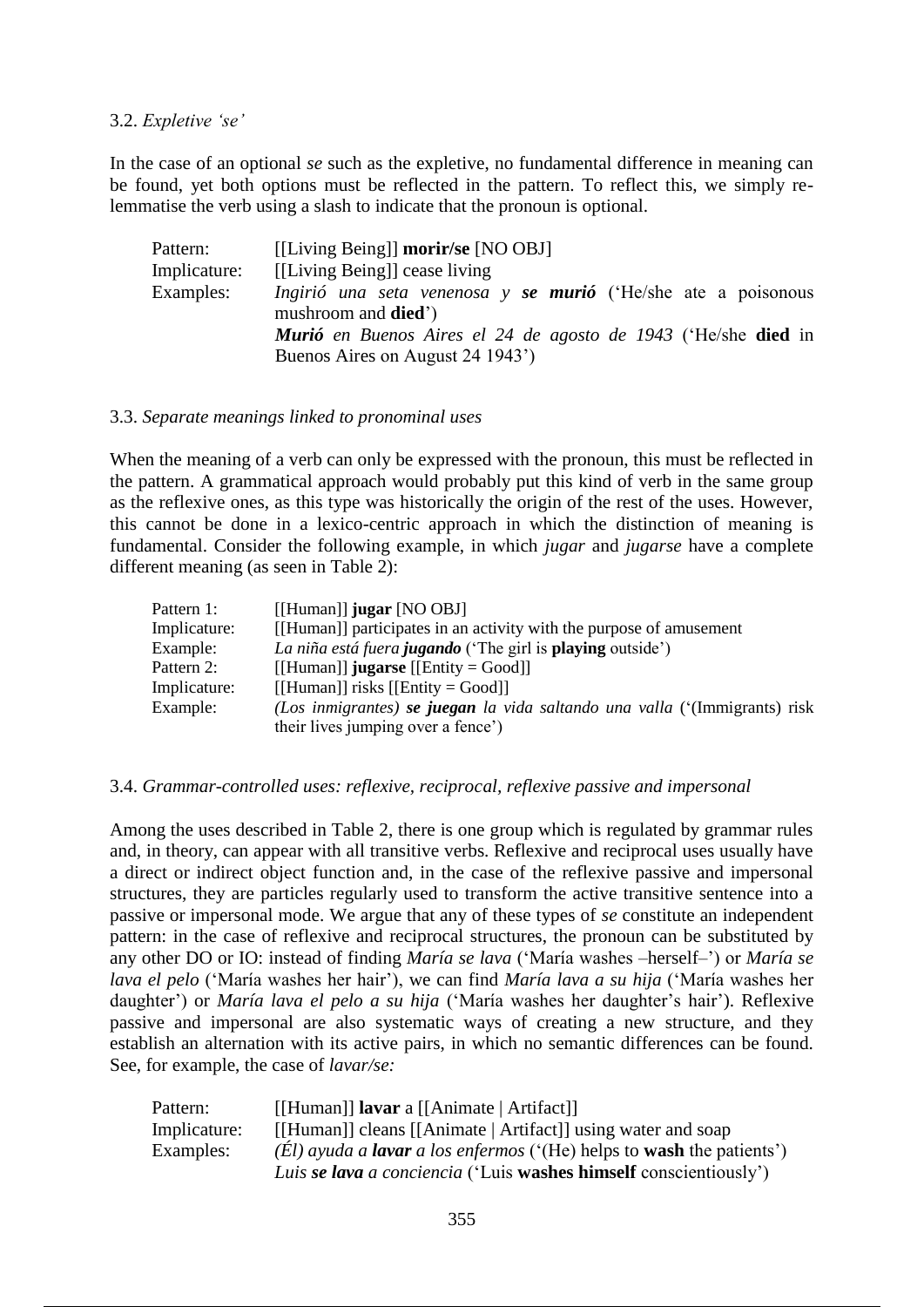In spite of what has been said before, there are cases in which reflexive structures must be considered separate patterns: when the meaning they activate can be considered different from the non-reflexive one, as in the example of *cortarse* mentioned above (2). Thus, we consider that this pattern could be expressed as follows:

| Pattern:     | [[Human]] cortarse [[Body Part = of Human]]                           |
|--------------|-----------------------------------------------------------------------|
| Implicature: | [[Human]] gets hurt with a cut in some of his/her [[Body Part]]       |
| Examples:    | Algunos trabajan con maquinaria pesada y muchos se cortan las manos   |
|              | o los dedos con las máquinas ('Some of them work with heavy           |
|              | machinery and lots of them <b>cut their</b> hands or fingers with the |
|              | machines').                                                           |

The semantic type [[Body Part]] must be identified as belonging to the subject's body.

#### 3.5. *Strictly pronominal verbs*

Finally, there is a group of verbs which can only be used with a pronoun, no matter what kind of pronoun it is. They are treated with the corresponding pattern and the pronoun is added to the lemma, as in 3.1 and 3.3.

| Pattern:     | [[Human]] resfriarse [NO OBJ]                             |
|--------------|-----------------------------------------------------------|
| Implicature: | [[Human]] catches a cold                                  |
| Example:     | El chico se había resfriado ('The boy had caught a cold') |

#### 4. Lexicographical representation of pronominal verbs in a learner's dictionary

In the previous section, we have seen how pronominal verbs can be analysed and represented by lexical patterns. In this section, we will explain a proposal for how these patterns can be reflected in a pedagogical way in a learner's dictionary. A first general proposal was already shown in Renau and Alonso (forthcoming) and the majority of the features explained below can be observed in *Diccionario de enseñanza del español como lengua extranjera,* DAELE (Battaner, in progress).

We consider that causative and inchoative uses must be reflected in two different definitions, following CPA, but the definitions must be linked to help the user to understand that the meaning of both structures is, in fact, the same, and that it is only the arguments which change their position. Thus, for example, in the entry *llenar* ('to fill') in DAELE (Figure 1), meaning (b) is divided in two full-sentence definitions and exemplified separately. The pronominal pattern is labelled by re-lemmatisation *(llenarse).*

Related to expletive *se,* we consider that it must be systematically reflected in the entry when it appears in the corpus, and in a simple way that students can easily understand. As shown in Figure 2 with the verb *morir/se* (meaning 1a), the simplest way seems to be to offer examples with and without *se* in the same meaning.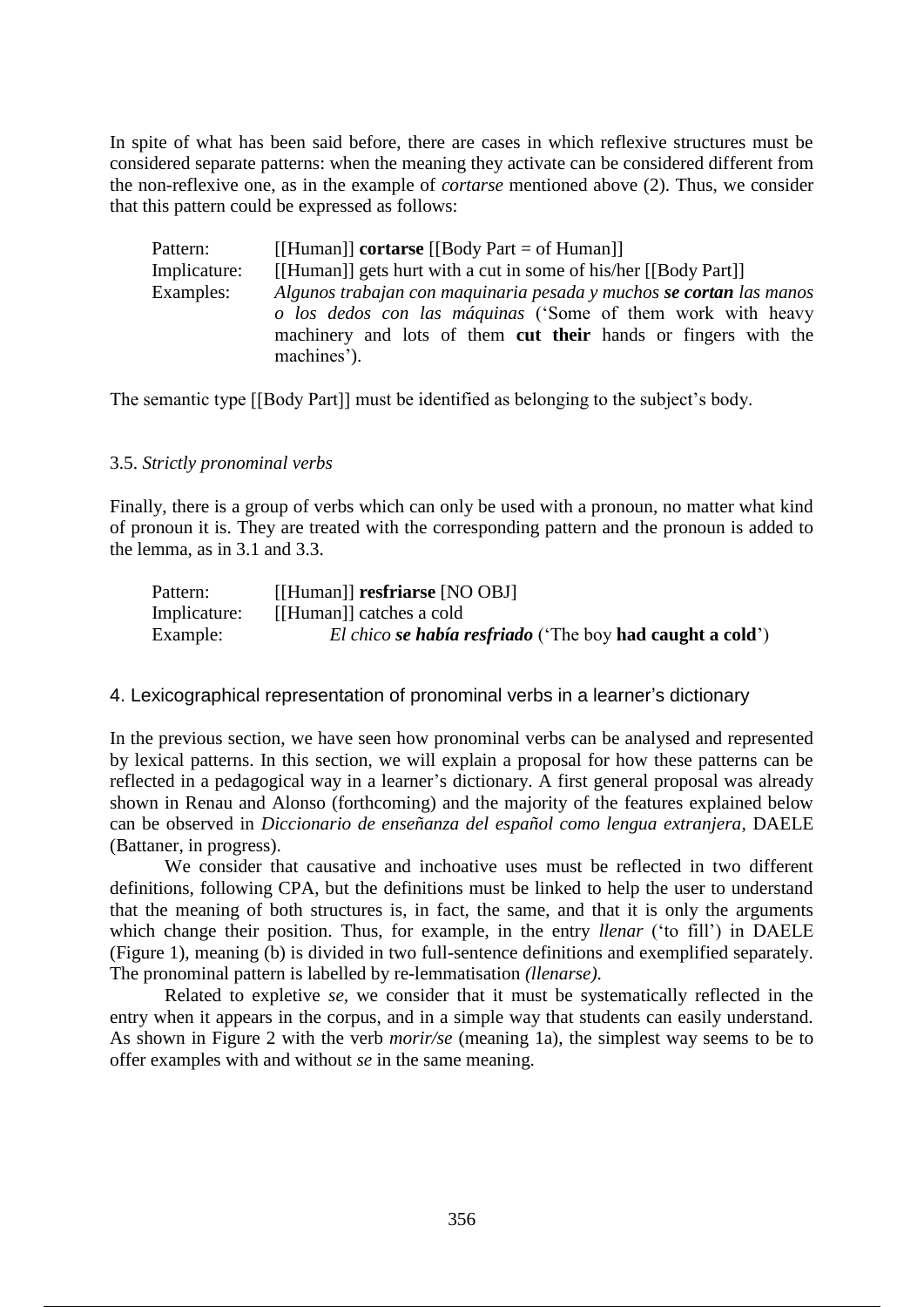

**Figure 1.** Treatment of causative and inchoative pattern for one of the uses of the verb *llenar* 'to fill' in DAELE. 6



**Figure 2.** Treatment of expletive *se* in the verb *morir/se* ('to die') in DAELE (meaning 1a), and of semantically independent *se* (meanings 2a and 2b).



**Figure 3.** Treatment of passive *se* in the verb *calificar* ('to mark') in DAELE.

Meanings linked to a pronominal pattern, without alternation, are offered separately, following the CPA criteria, as shown in Figure 2 (meanings 2a and 2b). In this example, the expletive *se* was the origin of two different metaphorical meanings, both semantically well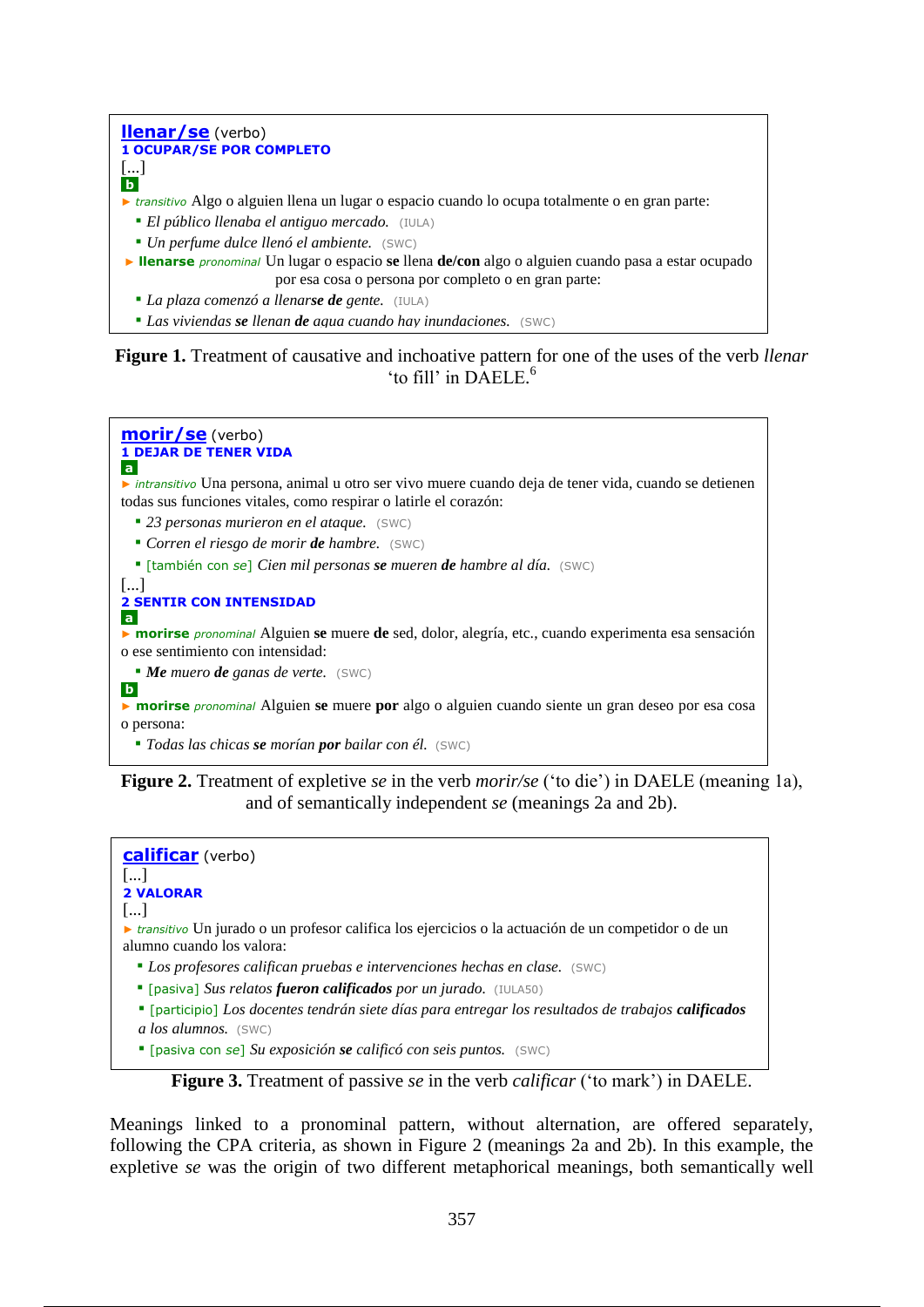differentiated from the original one. In these cases, it cannot be said *\*Muero de ganas de verte* ('I am dying to see you') or *Todas las chicas \*morían por bailar con él* ('All the girls were dying to dance with him'), because the particle *se* is mandatory.

For grammatical-rule structures, a note in the examples, such as the one shown for the expletive *se* (Figure 2) is the option we offer the user. In Figure 3, different grammatical notes (in green) are put before the examples.

Finally, as a general aspect, entries with inchoative, expletive or semantically differentiated *se* have the particle included in the entry, as shown, for example, in Figure 1 with *llenar/se*. If the verb can only be used with the pronoun (as in the example of *jactarse* in Table 2), the lemma appears, of course, only with a pronominal form.

# 5. Conclusions

To conclude, we consider CPA an appropriate tool for the analysis of pronominal verbs, and also as a coherent, systematic way of treating these varied and complex types of structures. On the one hand, it is crucial to distinguish whether the pronominal use that is analysed constitutes an independent, separate meaning or not. As the objective of CPA (and TNE) is to explain how people use words to build meanings, any syntactical distinction not connected to meaning cannot be of relevance. On the other hand, in all the decisions shown in the previous section, we have taken the need for coherence with the English CPA into account, that is to say, in the Spanish CPA we have tried to reflect equivalent linguistic phenomena as in the English version of CPA. This is not only because of the practical use of the data (for instance, for a connection of the different versions of CPA), but also due to theoretical reasons related to the concept of grammar or semantic feature, alternation or meaning. Thus, in English CPA, passive, reciprocal or reflexive structures do not constitute a separate pattern. Instead, the inchoative ones are put in a specific pattern, and so forth. In short, all decisions taken for the Spanish CPA related to pronominal verbs are coherent with equivalent decisions in the English CPA.

Related to the lexicographical representation of structures with *se,* all decisions shown previously are different, in many cases, from other Spanish learner's dictionaries (Battaner and Renau 2008). One of the most important features is that it takes into account the fact that online format versus paper format is a very relevant aspect. Another significant question is that the majority of the dictionaries show the types of *se* we analysed above, but not in a consistent and coherent way: they are given in some entries and forgotten in others, and this is very common in reflexive, reciprocal, passive and impersonal uses. If these structures are possible in real usage (and, in fact, in some cases they are more common than the nonpronominal ones), they must be reflected in the verb entries. Grammatical structures, even when not connected to differences in meaning, must have a place in the new conception of the dictionary entry. Grammar-centred approaches such as those by Hunston and Francis (2000) or Levin (1993) can be of great help to address this problem.

In summary, a very frequent, difficult and diverse aspect of Romance languages such as pronominal verbs must be treated with high precision and accuracy in learner's dictionaries. This must involve performing a systematic corpus analysis and observing when empirical data make these different structures emerge, which are otherwise often left behind because of the lack of space or the lack of systematisation. This is our particular lexicographic dream (De Schryver 2003) for the new conception of the dictionary entry.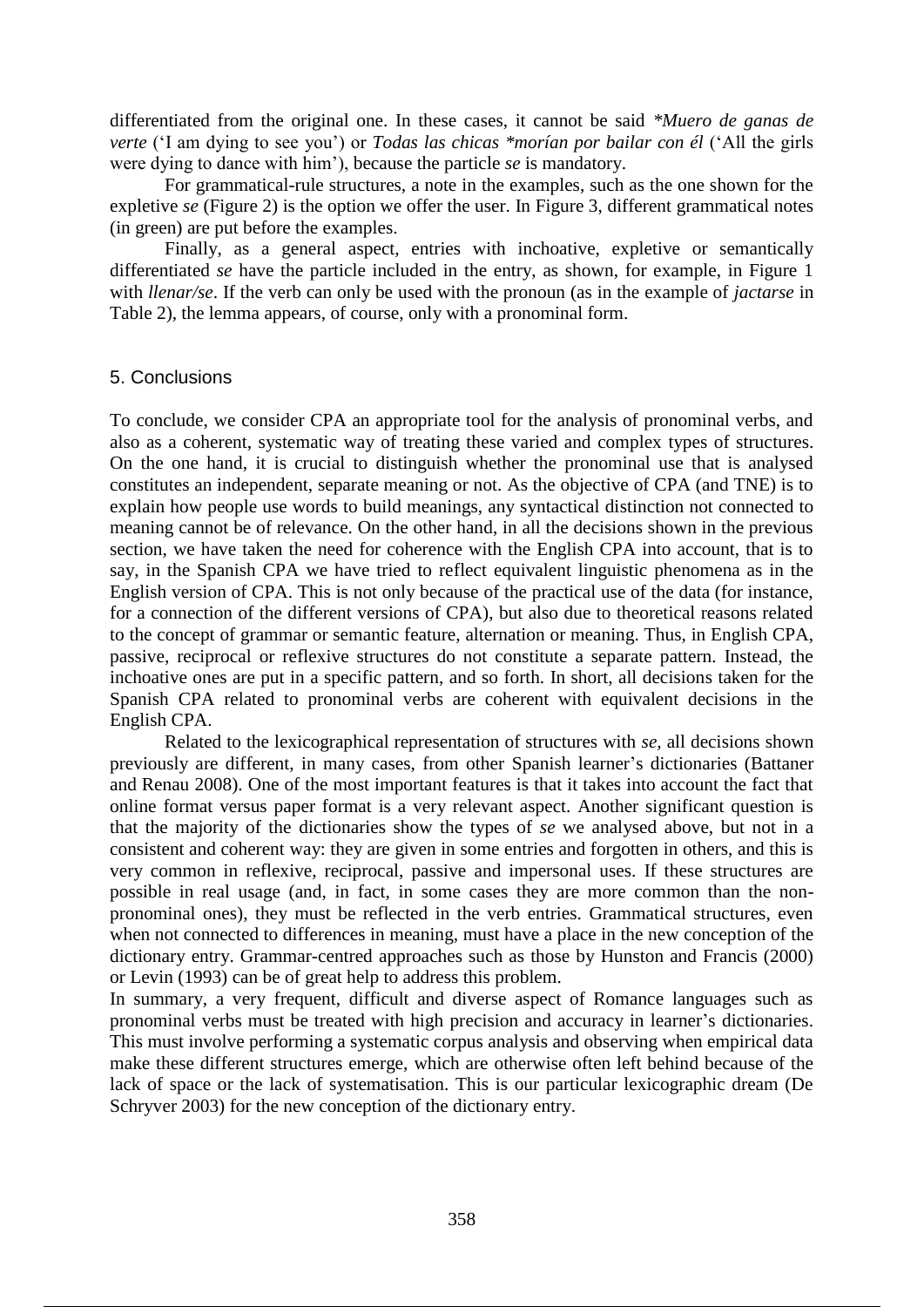#### **Notes**

 $1$ <sup>1</sup> This study has been made possible thanks to funding from the Spanish Ministry of Science and Innovation, project: 'Agrupación semántica y relaciones lexicológicas en el diccionario', lead researcher J. DeCesaris (HUM2009-07588/FILO) and Fundación Comillas in relation with the project 'Diccionario de aprendizaje de español como lengua extranjera'. The authors would like to thank Patrick Hanks as well as the anonymous reviewers for their helpful comments, and Mark Andrews for proofreading.

<sup>2</sup> All the corpus examples used in the article are taken from Spanish Web Corpus, provided by Sketch Engine (Kilgarriff et al. 2004).

<sup>3</sup> We use the terminology of Fontenelle (2002) to refer to 'mutilation verbs' such as *cortarse un dedo* ('to cut one's finger') or 'grooming verbs' such as *peinarse* ('to comb one's hair'). Both can be considered particular subtypes of reflexive use (a).

<sup>4</sup> In CPA, semantic types are given within double square brackets and taken from a shallow ontology created by Hanks for that purpose.

 $<sup>5</sup>$  The implicature is the paraphrase of the pattern and indicates its meaning.</sup>

<sup>6</sup> Number of examples and other data are abbreviated for concision in all DAELE examples.

#### References

#### **A. Dictionaries**

- **Battaner, P. (dir.). In progress.** *Diccionario de aprendizaje del español como lengua extranjera* (DAELE), part of verbs. http://www.iula.upf.edu/rec/daele/.
- **Hanks, P. (ed.). In progress.** *Pattern Dictionary of English Verbs* (PDEV). http://deb.fi.muni.cz/pdev/.
- **Sinclair, J., P. Hanks et al. 1987.** *Collins Cobuild English Language Dictionary*. Glasgow: Harper-Collins.

#### **B. Other literature**

- **Battaner, P. and I. Renau 2008.** 'Sobre las construcciones pronominales y su tratamiento en algunos diccionarios monolingües de cuatro lenguas románicas.' In E. Bernal and J. DeCesaris (eds.), *Proceedings of the XIII Euralex International Congress: Barcelona, 15- 19 July 2008*. Barcelona: L'Institut Universitari de Lingüistica Aplicada, Universitat Pompeu Fabra, 495–504.
- **Bel, N. 1992.** *El procesamiento de la información semántica en el análisis de las construcciones con* se *en castellano*. Doctoral thesis. Universitat de Barcelona.
- **Bernal, E. and I. Renau 2010.** '*i*, Lo que necesitan es lo que encuentran? Reflexiones a propósito de la representación de los verbos en los diccionarios de aprendizaje de español.' In A. Dykstra and T. Schoonheim (eds.), *Proceedings of the XIV Euralex International Congress*, *Leeuwarden, 6-10 July 2010*. Ljouwert: Fryske Akademy / Afuk, 484–496.
- **De Miguel, E. 1999.** 'El aspecto léxico.' In I. Bosque, V. Demonte (dirs.), *Gramática descriptiva de la lengua española*. Madrid: Espasa-Calpe, 2977–3060.
- **De Schryver, G.-M. 2003.** 'Lexicographers' Dreams in the Electronic Dictionary Age.' *International Journal of Lexicography* 16.2, 143–199.
- **Firth, J. R. 1957.** 'A Synopsis of Linguistic Theory 1930-1955.' In *Studies in Linguistic Analysis*. Oxford: Philological Society.
- **Fontenelle, T. 2004.** 'When Syntax Meets Semantics in Electronic Dictionaries.' In P. Battaner, P. and J. DeCesaris (eds.). *De lexicografia. Actes del I Symposium Internacional de Lexicografia.* Barcelona: Institut Universitari de Lingüística Aplicada, Universitat Pompeu Fabra, 81–88.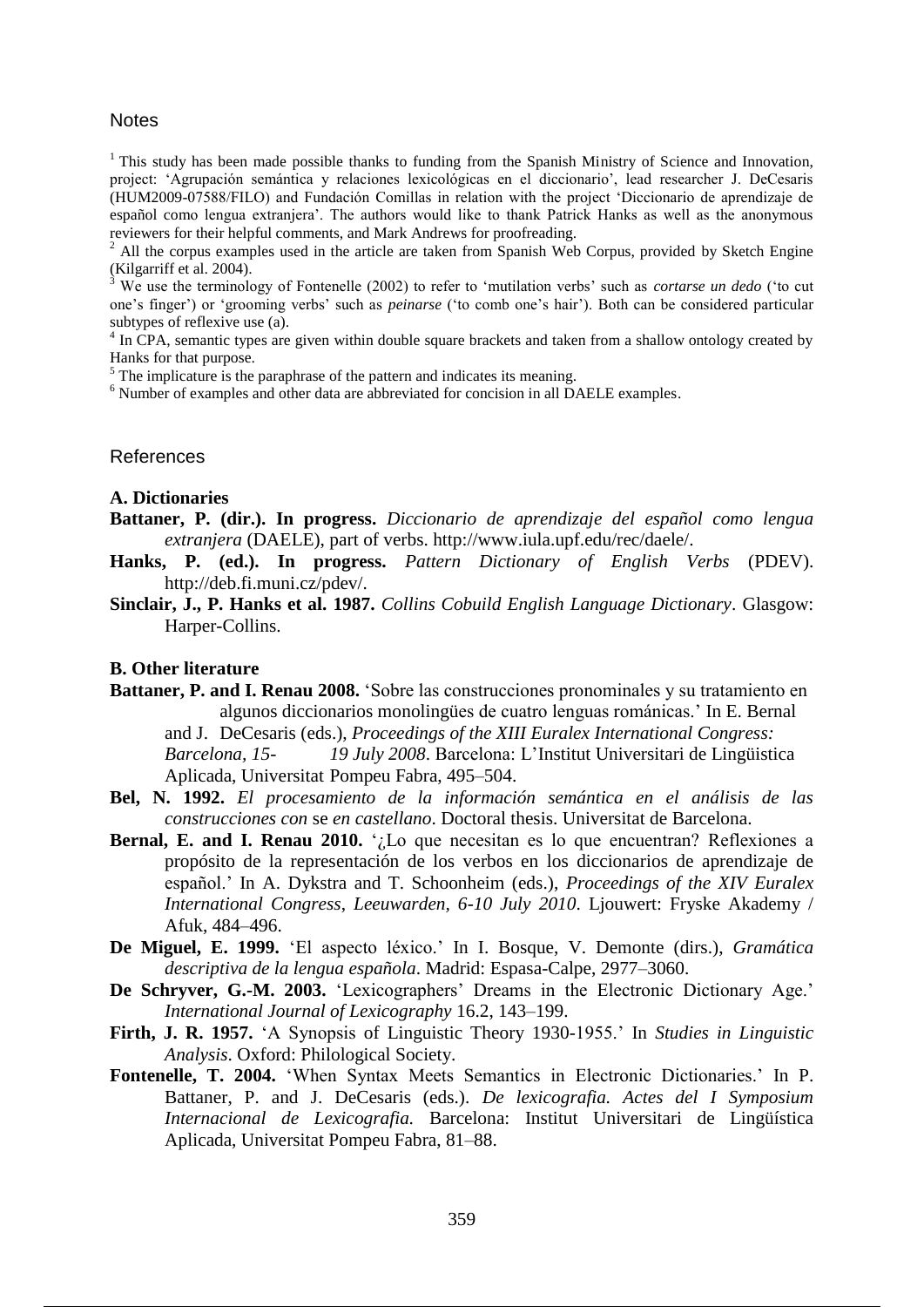**Hanks, P. 2004a.** 'Corpus Pattern Analysis.' In G. Williams and S.Vessier (eds.), *Proceedings of the eleventh EURALEX International Congress EURALEX 2004 Lorient, France, July 6-10, 2004*. Lorient: Université de Bretagne-Sud, 87–97.

- **Hanks, P. 2004b.** 'The Syntagmatics of Metaphor and Idiom.' *International Journal of Lexicography* 17.3, 245–274.
- **Hanks, P. 2008.** 'Lexical Patterns: from Hornby to Hunston and beyond.' In E. Bernal and J. DeCesaris (eds.), *Proceedings of the XIII Euralex International Congress: Barcelona, 15-19 July 2008*. Barcelona: L'Institut Universitari de Lingüistica Aplicada, Universitat Pompeu Fabra, 89–129.
- **Hanks, P. In press.** *Lexical Analysis: Norms and Exploitations.* Cambridge, MA: The MIT Press.
- **Hunston, S. and G. Francis 2000.** *Pattern Grammar: A Corpus-driven Approach to the Lexical Grammar of English.* Amsterdam: John Benjamins.
- **Kilgarriff, A., P. Rychly, P. Smrz and D. Tugwell 2004.** 'The Sketch Engine'. In G. Williams and S.Vessier (eds.), *Proceedings of the eleventh EURALEX International Congress EURALEX 2004 Lorient, France, July 6-10, 2004*. Lorient: Université de Bretagne-Sud, 105–116.
- **Kress, G. (ed.) 1976.** *Halliday: System and Function in Language*. Oxford: Oxford University Press.
- **Levin, B. 1993.** *English Verb Classes and Alternations.* Chicago: University of Chicago Press.
- **Marello, C. 2010.** 'Verbos con construcciones tanto transitivas como intransitivas y/o pronominales en los diccionarios monolingües y bilingües italianos y españoles.' In M. A. Castillo Caballo and J. M. García Platero (coords.), *La lexicografía en su dimensión teórica.* Málaga: Universidad de Málaga, 411–433.
- **Mendikoetxea, A. 1999a.** 'Construcciones inacusativas y pasivas.' In I. Bosque and V. Demonte (dirs.), *Gramática Descriptiva de la Lengua Española*. Madrid: Espasa, 1575–1630.
- **Mendikoetxea, A. 1999a.** 'Construcciones con *se*: medias, pasivas e impersonales.' In I. Bosque and V. Demonte (dirs.), *Gramática Descriptiva de la Lengua Española*. Madrid: Espasa, 1631–1721.
- **Martín Peris, E. 2006.** 'El pronombre *se* en la gramática de español para extranjeros: entre el vocabulario y la gramática.' In E. Bernal and J. DeCesaris, *Palabra por palabra. Estudios ofrecidos a Paz Battaner*. Barcelona: Institut Universitari de Lingüística Aplicada, Universitat Pompeu Fabra, 161–178.
- **Orea Alfaro, M. J. 2008.** 'El verbo pronominal en los diccionarios didácticos para extranjeros.' In M. Campos Souto, E. González González and J. I. Pérez Pascual (eds.), *La lexicografía bilingüe y didáctica: ayer y hoy.* A Coruña: Universidade da Coruña, 103–112.
- **Otero, C. P. 1999.** 'Pronombres reflexivos y recíprocos'. In I. Bosque and V. Demonte (dirs.), *Gramática Descriptiva de la Lengua Española*. Madrid: Espasa, 1427–1517.
- **Pustejovsky, J. 1995.** *The Generative Lexicon*. MIT Press.
- **Real Academia Española (RAE). 2010.** *Nueva gramática de la lengua española,* Madrid: Espasa-Calpe.
- **Renau, I. and A. Alonso. Forthcoming.** 'Using Corpus Pattern Analysis for the Spanish learner's dictionary DAELE *(Diccionario de aprendizaje del español como lengua extranjera)*.' In *Proceedings of the 2011 Corpus Linguistics Conference, Birmingham, July 20-22, 2011.*
- **Renau, I. and P. Battaner 2011.** 'The Spanish Learner's Dictionary DAELE on the Panorama of the Spanish E-lexicography.' In I. Kosem and K. Kosem (eds.),